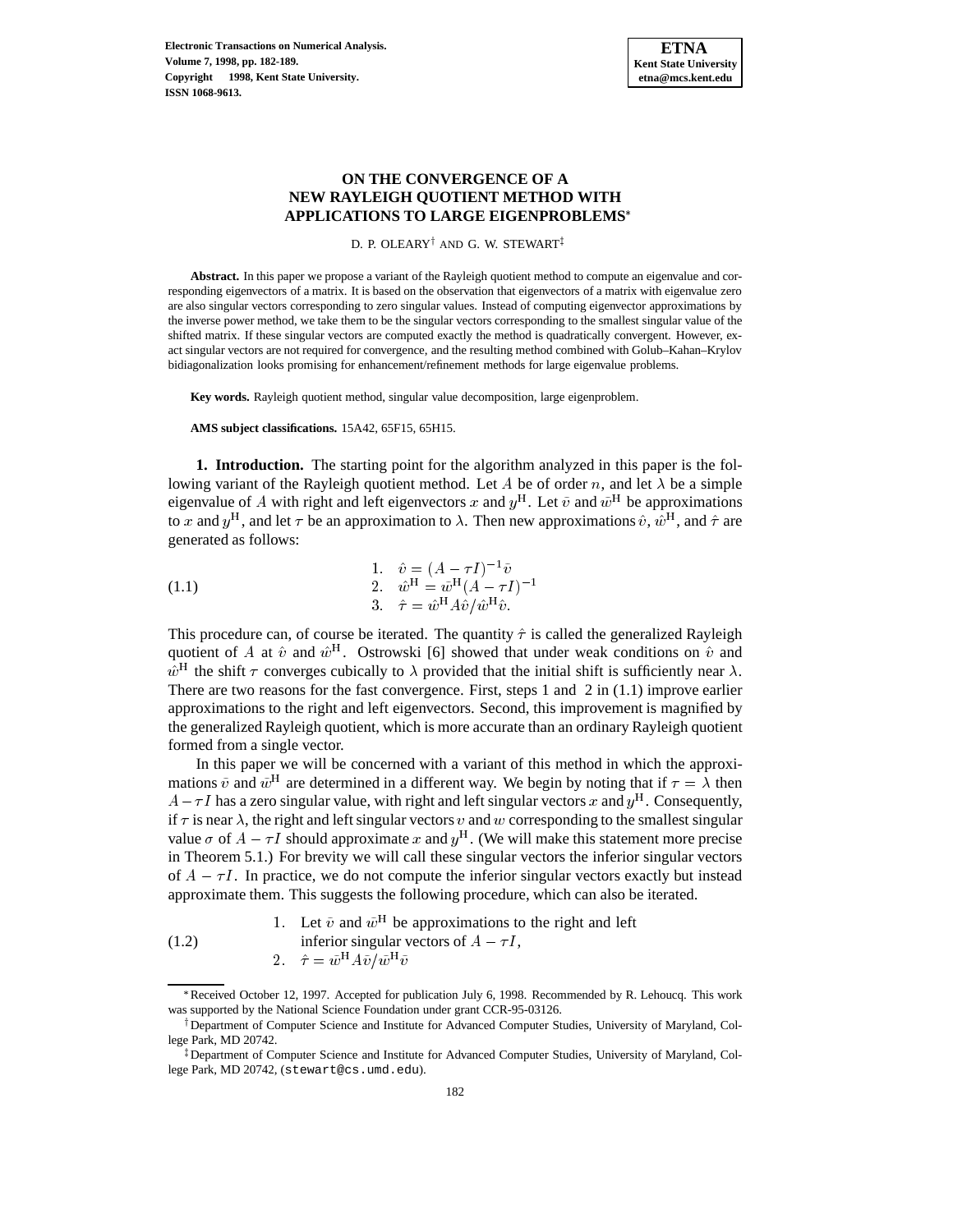#### D. P. O'Leary and G. W. Stewart 183

Because we do not improve on previous vectors in step one, the scheme is slower than (1.1). But, as we will show, it converges quadratically if the singular vectors are exact, and otherwise it can still be fast. We will call the method the singular vector Rayleigh quotient (SVRQ) method.<sup>1</sup>

At first glance the SVRQ method does not seem to have much to recommend it. It is more difficult to compute singular vectors than to solve linear systems, and consequently a SVRQ step (1.2) requires more work than a step of the original algorithm (1.1). And as we have noted, the new method is slower. Nonetheless, the method may be useful in finding eigenpairs of large matrices.

Specifically, over the past decade new algorithms have been developed to solve large eigenvalue problems by building up approximations to the eigenspaces of eigenvalues lying in a neighborhood of the complex plane. These algorithms (e.g., see [5, 7, 1]) generally begin with subspaces V and W. The space V approximates a right eigenspace of A (the space W usually does not approximate a corresponding left eigenspace). In an enhancement step, the spaces  $V$  and  $W$  are expanded in such a way as to improve the approximations they contain. Since storage considerations limit the dimensions of the spaces, enhancement is followed by a refinement step in which unwanted vectors are purged from the spaces.

The enhancement step generally requires the solution of equations involving  $A - \tau I$ , where  $\tau$  is a shift chosen during the refinement step.<sup>2</sup> If A is large, these systems cannot be solved directly, and iterative methods such as GMRES must be employed. Unfortunately, these iterative methods are computationally expensive and consume valuable storage. Moreover, although potentially useful information is generated in the course of the iteration, it is not easy to fold it into the algorithm. Consequently, the information is usually discarded and only the approximate solution is retained.

If we regard steps 1 and 2 in the algorithm  $(1.1)$  as enhancement steps, and step 3 as a refinement step (the analogies are not at all far-fetched), then the advantage of the new algorithm  $(1.2)$  becomes evident. It is true that  $(1.2)$  replaces the iterative solution of a large nonsymmetric system with the iterative determination of inferior singular vectors. But there are effective, well-understood Krylov sequence methods for the singular value decomposition. In the present application the Golub–Kahan–Lanczos (GKL) bidiagonalization method is a natural. $3$  This method generates two sequences of orthogonal vectors spanning Krylov subspaces defined by

$$
\hat{v}, \qquad [(A - \tau I)^{H} (A - \tau I)] \hat{v}, \qquad [(A - \tau I)^{H} (A - \tau I)]^{2} \hat{v}, \qquad \dots
$$

$$
(A - \tau I) \hat{v}, \ (A - \tau I)[(A - \tau I)^{H} (A - \tau I)] \hat{v}, \ (A - \tau I)[(A - \tau I)^{H} (A - \tau I)]^{2} \hat{v}, \qquad \dots
$$

The vectors in the first sequence contain approximations to the right singular vectors, while the vectors in the second contain approximations to the left singular vectors, which makes them natural candidates to add to  $V$  and  $W$ . Moreover, since the singular subspaces also contain approximations to eigenvectors corresponding to eigenvalues near  $\lambda$  (see Theorem 5.1), the refinement step will benefit from the fact that we have approximations to both right and left eigenspaces.

The above observations are speculative, and it will be a major undertaking to bring them to fruition. However, the results will depend on the properties of the SVRQ method (1.2),

<sup>&</sup>lt;sup>1</sup>In a different context Jia has exploited the connection between singular vectors and eigenvectors with small eigenvalues to generate certain "refined Ritz vectors" [3, 4].

<sup>&</sup>lt;sup>2</sup>The Jacobi–Davidson method works with a projected version of  $A - \tau I$ .

 $3$ We use the appellation Golub–Kahan–Lanczos bidiagonalization to stress the fact that the method is based on Krylov sequences and to distinguish it from the Golub–Kahan reduction to bidiagonal form by orthogonal transformations. Actually both methods are due to Golub and Kahan [2].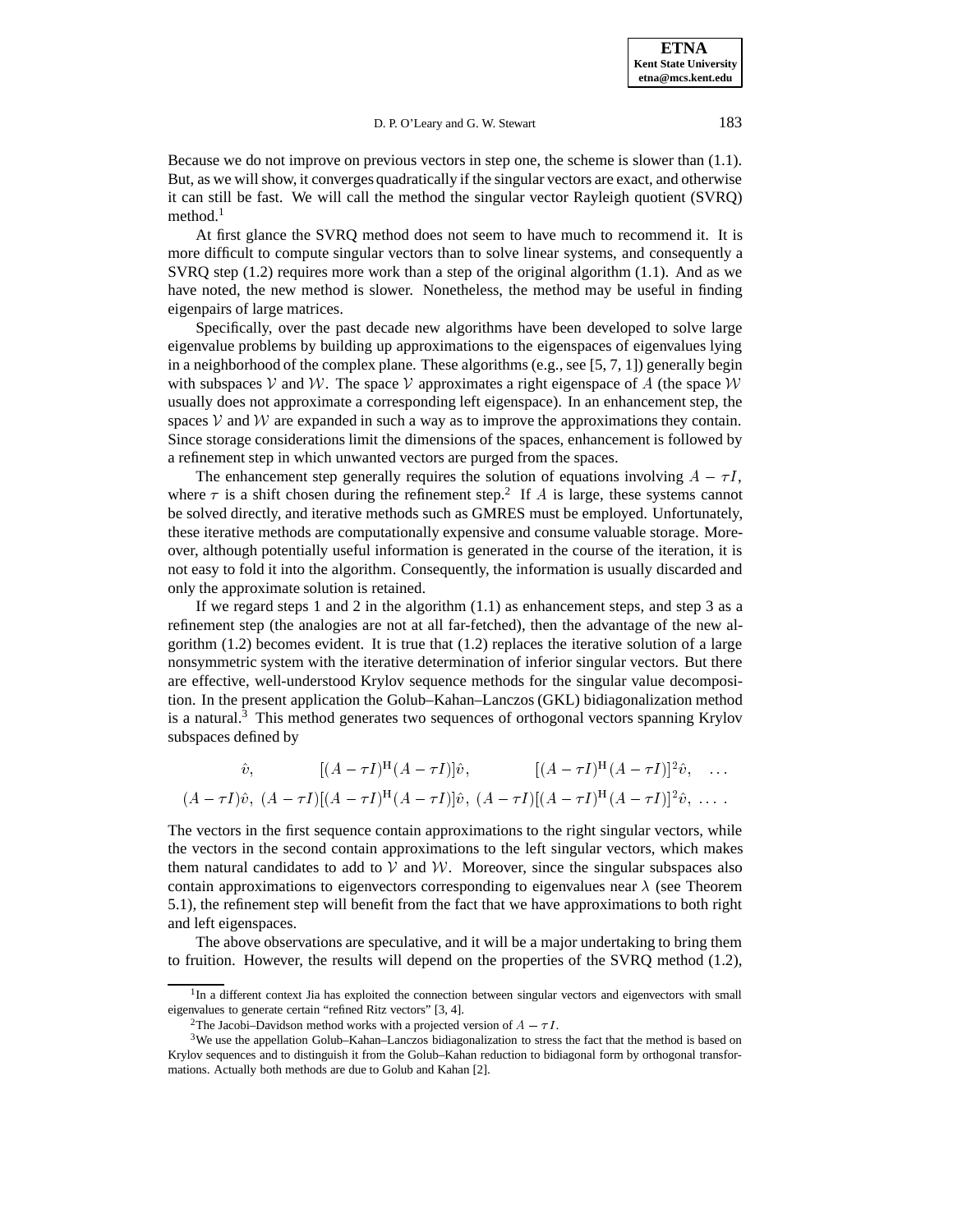184 The singular vector Rayleigh quotient method

and there is no point in proceeding if the method does not perform effectively. In this paper, therefore, we give a convergence analysis of the SVRQ method. To anticipate our results, we will show that if the singular vectors are computed exactly, then the method converges quadratically whenever the initial value of  $\tau$  is sufficiently near  $\lambda$  and that the size of the convergence region is controlled by the condition numbers of  $\lambda$  and x. If the singular vectors are only approximated, then we give conditions under which convergence rate can be maintained.

This paper is organized as follows. In the next section we introduce a decomposition associated with a simple eigenvalue and establish a result on the accuracy of generalized Rayleigh quotients. In  $\S 3$  we study the convergence of algorithm (1.2). In the final section we discuss the results and draw conclusions. Implicit in the analysis is a relation between the inferior singular vector of a matrix and an eigenvector corresponding to a small eigenvalue. This relation generalizes to clusters of small singular values, and in an appendix we present the generalization. Throughout this paper  $\|\cdot\|$  denotes the Euclidean vector norm and the subordinate spectral matrix norm.

**2. Accuracy of generalized Rayleigh quotients.** In this subsection we introduce a decomposition associated with a simple eigenvalue and use it to assess the accuracy of the generalized Rayleigh quotient in algorithm (1.2). First the decomposition.

THEOREM 2.1. Let A be of order n. Let  $\lambda$  be a simple eigenvalue of A with right *eigenvector* x normalized so that  $||x|| = 1$  and left eigenvector y<sup>H</sup> normalized so that  $y<sup>H</sup> x =$ 1. Then there are  $n \times (n - 1)$  matrices X and Y with Y orthonormal such that

$$
\begin{pmatrix} y^{\mathrm{H}} \\ Y^{\mathrm{H}} \end{pmatrix} (x \ X) = \begin{pmatrix} 1 & 0 \\ 0 & I \end{pmatrix}
$$

*and*

$$
\begin{pmatrix} y^{\mathrm{H}} \\ Y^{\mathrm{H}} \end{pmatrix} A(x \mid X) = \begin{pmatrix} \lambda & 0 \\ 0 & L \end{pmatrix},
$$

*where*

$$
L = Y^{\mathcal{H}} A X = Y^{\mathcal{H}} A Y.
$$

*Moreover*

(2.1) 
$$
||x|| = ||Y^H|| = 1
$$
 and  $||y^H|| = ||X|| \equiv \kappa$ .

For a proof see [8]. The theorem states that the eigenvalue  $\lambda$  can be uncoupled from the rest of <sup>A</sup> by a similarity transformation and that the transformation has certain special properties, which we will use in the sequel. Note that there are block versions of this theorem in which x and  $y<sup>H</sup>$  are replaced by matrices spanning left and right eigenspaces of A (see [9,  $\S$ V.1]).

The number  $\kappa$ , which is never less than one, will appear as a factor in our bounds, and it is worth while to attach a meaning to it. In fact,  $\kappa$  in (2.1) is a condition number for the eigenvalue  $\lambda$  [9, §IV.2.2]. Specifically, for sufficiently small E there is a unique eigenvalue  $\lambda$ of  $A + E$  such that

$$
\tilde{\lambda} = \lambda + y^{\mathrm{H}} E x + O(||E||^2).
$$

It follows on taking norms that

$$
|\tilde{\lambda} - \lambda| \le \kappa ||E|| + O(||E||^2).
$$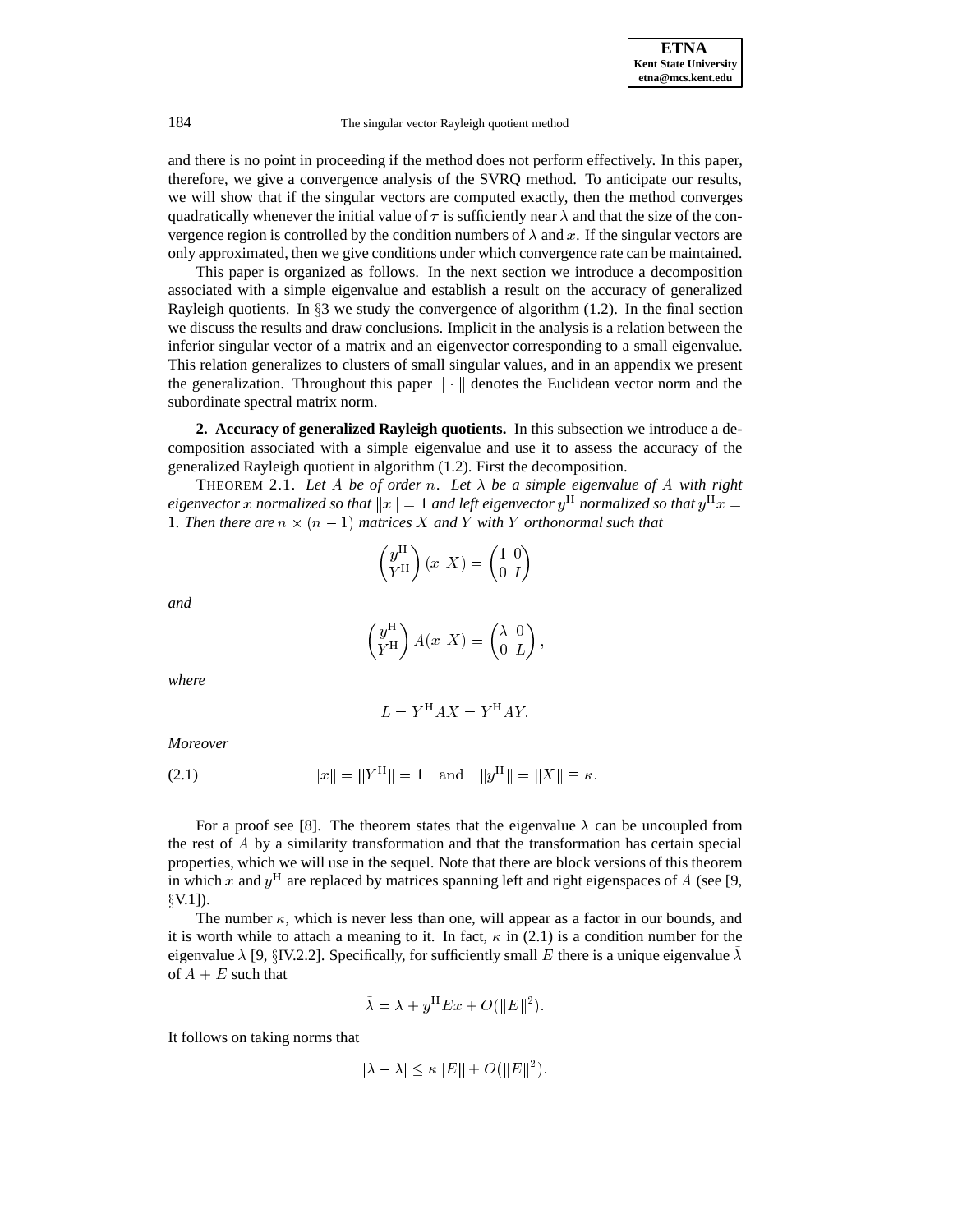**ETNA Kent State University etna@mcs.kent.edu**

D. P. O'Leary and G. W. Stewart 185

In other words  $\kappa$  plays the traditional role of a condition number by bounding the effects on the eigenvalue  $\lambda$  of errors in A.

We now consider the accuracy of the generalized Rayleigh quotient  $\tilde{w}^H A \tilde{v}/\tilde{w}^H \tilde{v}$ . We begin with the observation that in the notation of Theorem 2.1 any vector  $\tilde{v}$  can be expressed in the form  $\gamma x + Xg$ , where  $\gamma = y^{\text{H}}\tilde{v}$  and  $g = Y^{\text{H}}\tilde{v}$ . Likewise  $\tilde{w}^{\text{H}} = \eta y^{\text{H}} + h^{\text{H}}Y^{\text{H}}$ , where  $\eta = \tilde{w}^H x$  and  $h^H = \tilde{w}^H X$ . These expansions allow us to state the following theorem.

THEOREM 2.2. *In the notation of Theorem 2.1, let*

$$
\tilde{v} = \gamma x + Xg \quad \text{and} \quad \tilde{w}^{\text{H}} = \eta y^{\text{H}} + h^{\text{H}} Y^{\text{H}}.
$$

If  $\tilde{w}^{\text{H}}\tilde{v} \neq 0$ , then

(2.2) 
$$
\frac{\tilde{w}^{\mathrm{H}} A \tilde{v}}{\tilde{w}^{\mathrm{H}} \tilde{v}} = \frac{\gamma \eta \lambda + h^{\mathrm{H}} L g}{\gamma \eta + h^{\mathrm{H}} g}.
$$

*Moreover, if*  $1 - ||h|| - \kappa ||g|| > 0$ *, then* 

(2.3) 
$$
\left| \frac{\tilde{w}^{\mathrm{H}} A \tilde{v}}{\tilde{w}^{\mathrm{H}} \tilde{v}} - \lambda \right| \leq \frac{2\kappa ||A|| ||h|| ||g||}{1 - ||h|| - \kappa ||g||}.
$$

*Proof*. The expression (2.2) follows immediately from the relations in Theorem 2.1. To establish (2.3), use (2.2) to write

(2.4) 
$$
\frac{\tilde{w}^{\mathrm{H}} A \tilde{v}}{\tilde{w}^{\mathrm{H}} \tilde{v}} - \lambda = \frac{h^{\mathrm{H}} L g - \lambda h^{\mathrm{H}} g}{\gamma \eta + h^{\mathrm{H}} g}.
$$

Now an upper bound on the numerator of (2.4) is

$$
(2.5) \t\t |h^{\mathrm{H}} Lg - \lambda h^{\mathrm{H}} g| \le (|\lambda| + ||L||) ||g|| ||h|| \le 2 ||A||||g|| ||h||,
$$

the last inequality following from (2.1) and the fact that  $L = Y^{\text{H}}AY$ .

We must now determine a lower bound on the denominator of  $(2.4)$ . We begin by determining lower bounds on  $\gamma$  and  $\eta$ . Since  $\tilde{v} = \gamma x + X g$  and  $\|\tilde{v}\| = 1$ , we must have

$$
1 = \tilde{v}^{\mathrm{H}}\tilde{v} = |\gamma|^2 + 2\mathrm{Re}(\bar{\gamma}x^{\mathrm{H}}Xg) + \|Xg\|^2
$$

(remember  $||x|| = 1$ ). But

$$
||\gamma|^2 + 2\text{Re}(\bar{\gamma}x^{\text{H}}Xg) + \|Xg\|^2 \le (|\gamma| + \|X\|\|g\|)^2 = (\gamma + \kappa\|g\|)^2.
$$

Hence we must have

$$
|\gamma|\geq 1-\kappa\|g\|.
$$

Proceeding analogously, we find that

$$
|\eta| \ge \kappa^{-1} (1 - ||h||).
$$

It now follows that a lower bound for the absolute value of the denominator of (2.4) is

$$
(2.6)\ |\gamma||\eta| - \|g\| \|h\| \ge \kappa^{-1} (1 - \kappa \|g\|)(1 - \|h\|) - \|g\| \|h\| = \kappa^{-1} (1 - \|h\| - \kappa \|g\|).
$$

The inequality (2.3) now follows on dividing (2.5) by (2.6).  $\Box$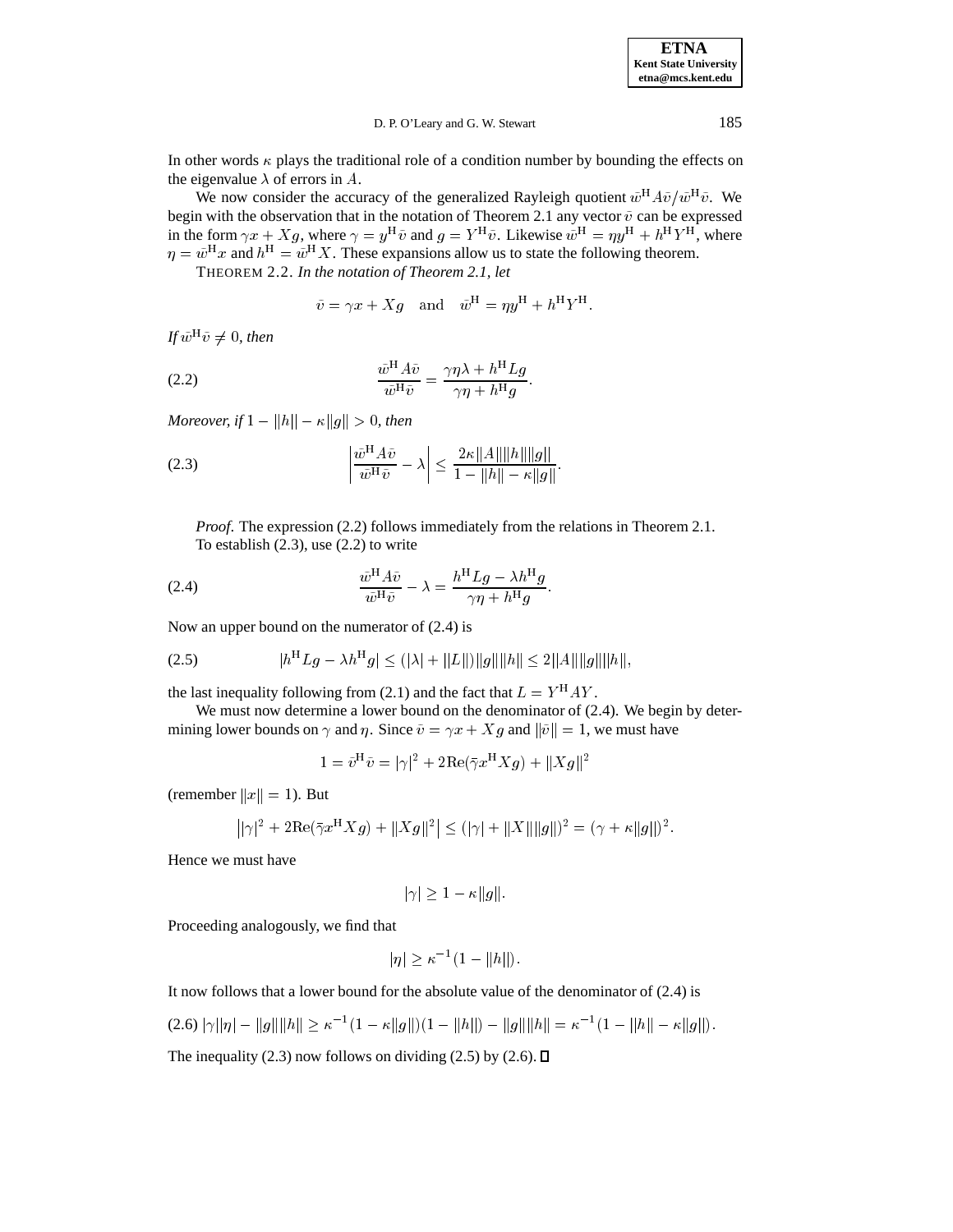# 186 The singular vector Rayleigh quotient method

**3. Convergence of the SVRQ iteration.** In this section we will consider the convergence of the SVRQ iteration. A single step of algorithm (1.2) ideally consists of computing the right and left inferior singular vectors v and  $w^H$  of  $A - \tau I$  and then computing the Rayleigh quotient  $\hat{\tau} = w^{\text{H}}Av/w^{\text{H}}v$  to give a new shift. In practice, though, we do not compute the singular vectors exactly. Instead we obtain  $\tilde{v} = v + \delta_v$  and  $\tilde{w}^H = w^H + \delta_w^H$ , where v and w are the inferior singular vectors and  $\delta_v$  and  $\delta_w^{\text{H}}$  are the unknown errors. To study the convergence rate of algorithm (1.2), we study the relation between  $|\hat{\tau} - \lambda|$  and  $|\tau - \lambda|$ . From (2.3) it is seen that the crux of the matter is to derive expressions for the vectors g and  $h^H$ .

We begin by writing the singular value decomposition of  $A - \tau I$  in the form

$$
\begin{pmatrix} W^{\mathrm{H}} \\ w^{\mathrm{H}} \end{pmatrix} (A - \tau I)(V \ v) = \begin{pmatrix} \Sigma & 0 \\ 0 & \sigma \end{pmatrix}.
$$

Here  $(V \, v)$  and  $(W \, w)$  are unitary. The quantity  $\sigma$  is the inferior singular value of  $A - \tau I$ , and v and  $w<sup>H</sup>$  are the right and left inferior singular vectors. Although we do not indicate it explicitly, the components of this decomposition are functions of  $\tau$ .

We will need a lower bound on the smallest singular value of  $\Sigma$ . Since  $\lambda$  is simple, this singular value is nonzero when  $\tau = \lambda$ . Hence it is bounded below by a positive constant when  $\tau$  is restricted to a sufficiently small neighborhood of  $\lambda$ . Thus we can let

$$
\mu = \begin{cases} a positive lower bound for the smallest singular value of \n\Sigma in some neighborhood of  $\lambda$ .
$$

We now turn to bounding  $g = Y^{\text{H}}\tilde{v}$ . We begin by expanding x in terms of the right singular vectors:

(3.1) 
$$
x = (v^{\rm H}x)v + VV^{\rm H}x.
$$

Multiplying this relation by  $Y^H$  and using the relation  $Y^H x = 0$ , we find after a little manipulation that

(3.2) 
$$
g = Y^{H} \tilde{v} = Y^{H} v + Y^{H} \delta_{v} = -\frac{Y^{H} V V^{H} x}{v^{H} x} + Y^{H} \delta_{v}.
$$

The next step is to derive an expression for  $V^H x$ . To do this we first exploit the eigendecomposition of A and then the singular value decomposition, as in Theorem 5.1. Specifically, we have

$$
(A - \tau I)x = (\lambda - \tau)x.
$$

Multiplying this expression by  $W^H$  and using the relation  $W^H(A - \tau I) = \Sigma V^H$  we get  $\Sigma V^{\mathrm{H}} x = (\lambda - \tau) W^{\mathrm{H}} x$  or

$$
(3.3) \tVH x = (\lambda - \tau) \Sigma^{-1} WH x.
$$

We can now derive a bound on  $g$ . Taking norms in  $(3.3)$ , we get

$$
||V^{\mathrm{H}}x|| \leq \frac{\epsilon}{\mu},
$$

where we have set

 $\epsilon = |\lambda - \tau|.$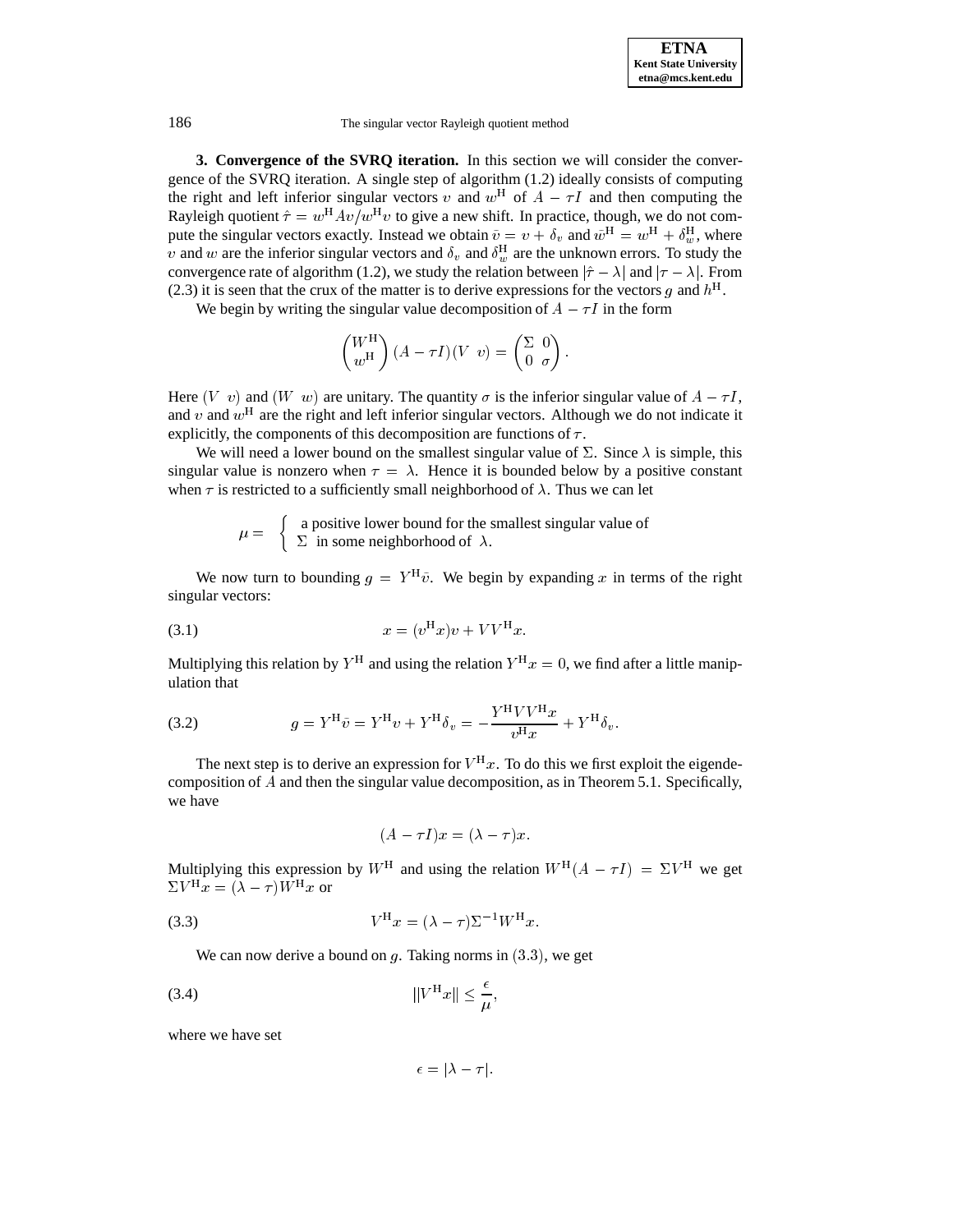**ETNA Kent State University etna@mcs.kent.edu**

### D. P. O'Leary and G. W. Stewart 187

Since (3.1) is a decomposition of x into orthogonal components and  $||x|| = 1$ , it follows that

$$
|v^{\mathrm{H}}x| \ge \sqrt{1 - (\epsilon/\mu)^2}.
$$

Hence from (3.2)

$$
\|g\| \leq \frac{\epsilon/\mu}{\sqrt{1 - (\epsilon/\mu)^2}} + \|Y^{\mathrm{H}} \delta_v\| \leq \frac{\epsilon/\mu}{\sqrt{1 - (\epsilon/\mu)^2}} + \|\delta_v\|.
$$

The derivation of a bound for  $h^H = w^H X$  is similar, and we only reproduce the result:

$$
||h^{\mathrm{H}}|| \le \frac{\kappa \epsilon / \mu}{\sqrt{1 - (\epsilon / \mu)^2}} + \kappa ||\delta_w^{\mathrm{H}}||.
$$

The additional factor  $\kappa$  comes from the fact that we work with the eigenvector  $y^H$  and the matrix X, whose norms are  $\kappa$ , instead of working with x and Y, whose norms are one.

If we now substitute these bounds in (2.3) we obtain after some manipulations the following theorem.

THEOREM 3.1. *In the notation of algorithm* (1.2) *and Theorem* 2.1, *if*  $\epsilon = |\lambda - \tau|$  *is sufficiently small, there is a a constant such that*

$$
(3.5) \qquad \hat{\epsilon} \equiv |\lambda - \hat{\tau}| \leq C\big((\epsilon/\mu)^2 + (\epsilon/\mu)(\|\delta_v\| + \|\delta_w\|) + \|\delta_v\|\|\delta_w\|\big),
$$

*where*

(3.6) 
$$
C = \frac{2\kappa^2 ||A||}{\sqrt{1 - (\epsilon/\mu)^2} - \kappa (2(\epsilon/\mu) + ||\delta_v|| + ||\delta_w||)}.
$$

**4. Discussion.** In most applications, the quantities  $\kappa(\epsilon)/\mu$ ,  $\kappa \|\delta_v\|$ , and  $\kappa \|\delta_w\|$  will be reasonably small, so that the "constant" C will be essentially  $2\kappa^2||A||$ .

The inequality (3.5) shows that if  $\delta_v = \delta_w = 0$  then the iteration is locally quadratically convergent. If  $\delta_v$  and  $\delta_w$  are nonzero, we can maintain the local quadratic convergence by computing  $\tilde{v}$  and  $\tilde{w}$  to an accuracy of  $O(\epsilon)$ . If we compute  $\tilde{v}$  and  $\tilde{w}$  to fixed accuracy, then the iteration cannot converge, but the limiting accuracy is the *product*  $\|\delta_v\| \|\delta_w\|$ . Thus if C and  $\mu$  are near one, computation of the vectors to an accuracy of  $10^{-8}$  should give eigenvalues of accuracy  $10^{-16}$ .

The bound suggests that we can obtain satisfactory convergence when the error of one of the vectors  $\tilde{v}$  or  $\tilde{w}$  is actually growing. Suppose, for example we compute  $\tilde{v}$  to full accuracy, say  $10^{-16}$ , but compute  $\tilde{w}$  by the formula  $\tilde{w} = (A - \tau I)\tilde{v}/\|(A - \tau I)\tilde{v}\|$ . Initially,  $\tilde{w}$  will be reasonably accurate. But as  $\tau \to \lambda$ , the inferior singular value of  $A - \tau I$  will approach zero and  $\tilde{w}$  will be computed with increasing cancellation. (In fact, if  $||A|| = 1$ , the relative accuracy of  $\tilde{w}$  will be about  $10^{-16}/\sigma_{\min}$ , where  $\sigma_{\min}$  is the smallest singular value of  $A - \tau I$ .) However, the bound (3.5) suggests that convergence will continue until  $C\|\delta_w\|/\mu \geq 1$ . In fact, the following example shows that the convergence in this case can be quite fast.

EXAMPLE 4.1. *A matrix* A *of standard normal deviates was generated and normalized to one. One of its eigenvalues*

 $\lambda = -0.35815874795571$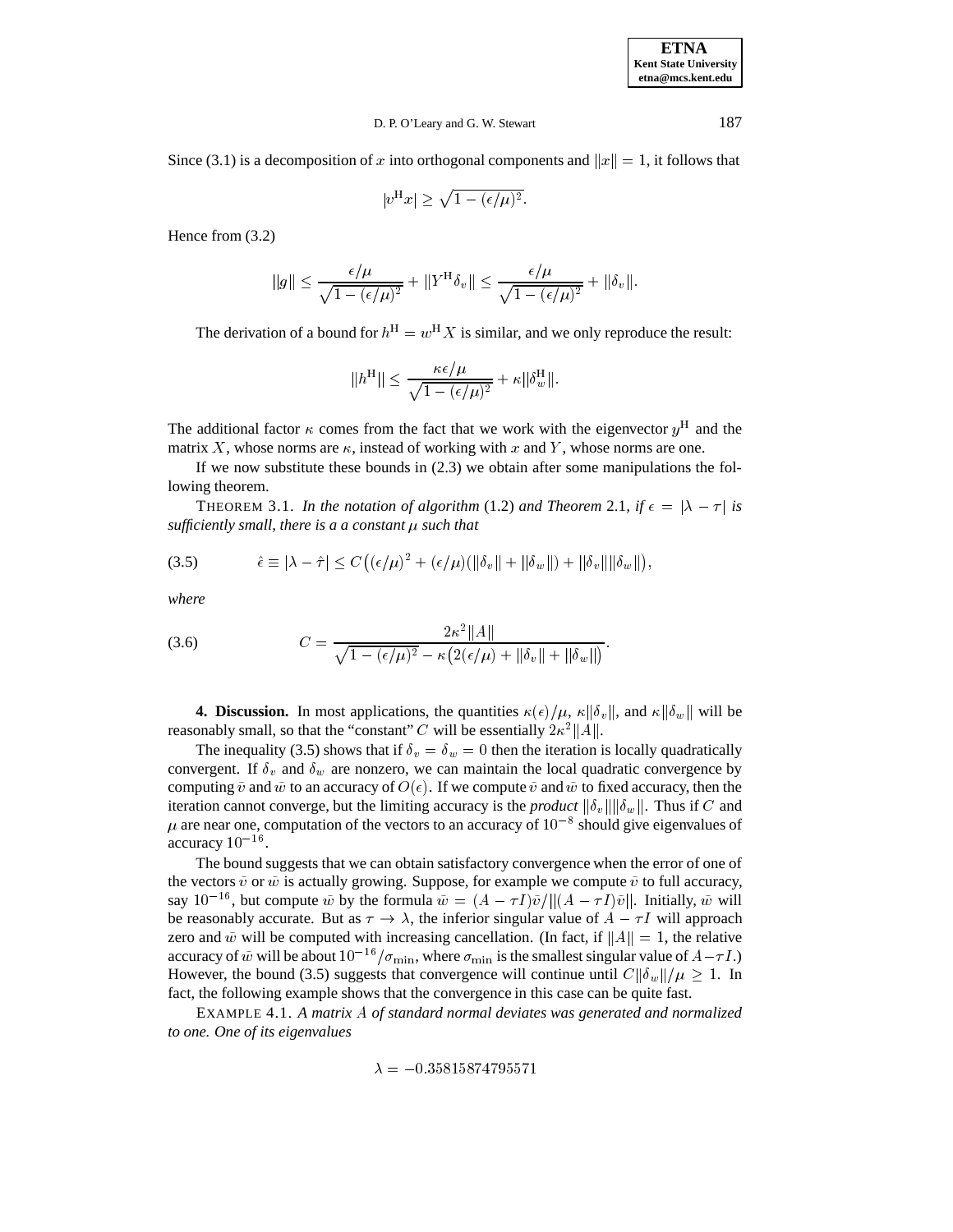188 The singular vector Rayleigh quotient method

*was chosen and the iteration described above was performed from a starting value of*  $\tau_0$  = 1.3 $\lambda$ . The following table lists the smallest singular value of  $A - \tau_{k-1}I$  and  $|\lambda_k - \tau_k|$ .

| $\kappa$ | $\sigma_{\min}$                           | $ \lambda_k - \tau_k $ |
|----------|-------------------------------------------|------------------------|
|          | $1\quad 8.6864e - 02\quad 4.4909e - 03$   |                        |
|          | $2 \quad 3.4432e - 03 \quad 1.3098e - 05$ |                        |
|          | 3 $1.0013e - 05$ $1.1433e - 10$           |                        |
|          | $4\quad 8\;7395e-11\quad 5\;5511e-17$     |                        |

*Although the accuracy of*  $\tilde{w}_k$  *deteriorates as*  $\tau_k \to \lambda$ , *the deterioration does not prevent essentially quadratic convergence until the fourth iteration–after which*  $\tau$  approximates  $\lambda$  to *working accuracy.*

We have established the local superlinear convergence of the SVRQ iteration to a simple eigenvalue, as long as the approximate singular vectors are accurate enough. In this case, the vectors  $\tilde{v}$  still converge to x, and we have an upper bound on the sine of the angle between  $\tilde{v}$ and x, namely

$$
||g|| \leq \frac{\epsilon/\mu}{\sqrt{1 - (\epsilon/\mu)^2}} + ||\delta_v||.
$$

The bound (3.5) depends on  $\kappa$  and  $\mu$ . We have already seen that  $\kappa$  is the condition number of the eigenvalue  $\lambda$ . The quantity  $\mu$  is related to the condition of the eigenvectors. For it can be shown that when  $\tau = \lambda$ 

$$
\mu^{-1} = \|\Sigma^{-1}\| \le \|(L - \lambda I)^{-1}\|.
$$

The quantity  $\|(L - \lambda I)^{-1}\|^{-1}$  is written sep( $\lambda, L$ ), and its reciprocal governs the sensitivity of the eigenvectors corresponding to  $\lambda$  [9, §V.2].

If  $\lambda$  is a nondefective multiple eigenvalue of A, then  $A - \lambda I$  has a zero singular value of multiplicity at least two. It this case,  $\Sigma$  must have a zero singular value, and our analysis fails because the required positive lower bound  $\mu$  does not exist. The common sense of this situation is that perturbations of  $A - \lambda I$  may cause the right and left singular vectors to move independently in subspaces of dimension at least two. This raises the possibility of generating orthogonal right and left inferior vectors, for which the Rayleigh quotient does not exist.<sup>4</sup> Fortunately, this problem should not affect our intended application to subspace methods for large eigenvalue problems, provided the subspaces  $V$  and  $W$  mentioned in the introduction are large enough to accommodate the multiplicity of the eigenvalue.

**5. Appendix: Singular subspaces and eigenspaces.** In the derivation of the bound (3.5) we used the fact that if a simple eigenvalue of a matrix is small then its eigenvector must approximate the inferior singular vector of a matrix. This fact can be generalized to eigenspaces and singular spaces.

**THEOREM 5.1.** Let A be of order n. Let  $X \in \mathbb{C}^{n \times p}$  have orthonormal columns and *satisfy*

$$
(5.1) \t\t\t AX = XE,
$$

*where*  $E = X^H A X$ *. Let* A have the singular value decomposition

$$
\begin{pmatrix} W_1^{\rm H} \\ W_2^{\rm H} \end{pmatrix} A(V_1 \ V_2) = \begin{pmatrix} \Sigma_1 & 0 \\ 0 & \Sigma_2 \end{pmatrix},
$$

<sup>&</sup>lt;sup>4</sup>Except for the case of Hermitian A, the generalized Rayleigh quotient algorithm (1.1) has an analogous problem.